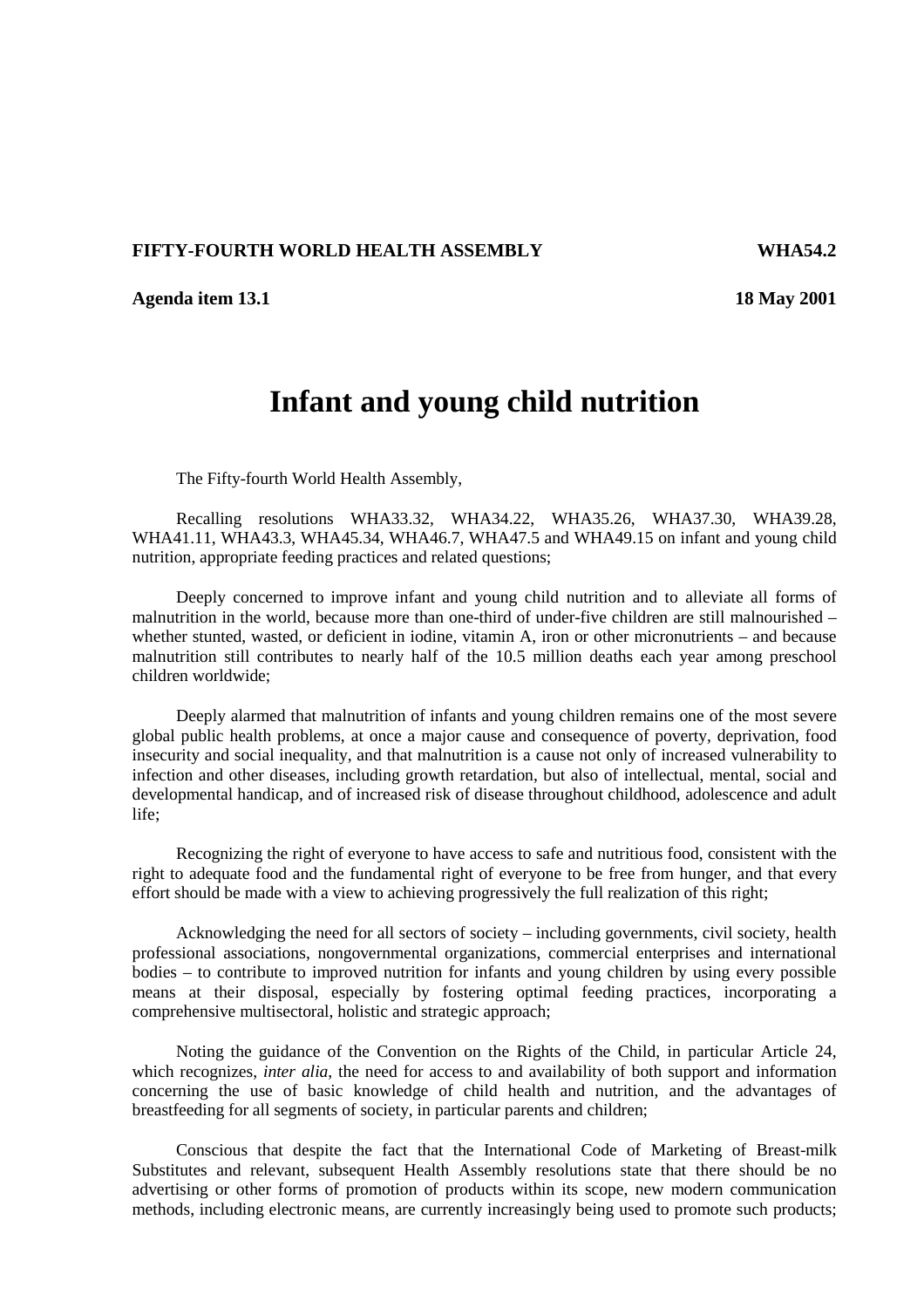and conscious of the need for the Codex Alimentarius Commission to take the International Code and subsequent relevant Health Assembly resolutions into consideration in dealing with health claims in the development of food standards and guidelines;

Mindful that 2001 marks the twentieth anniversary of the adoption of the International Code of Marketing of Breast-milk Substitutes, and that the adoption of the present resolution provides an opportunity to reinforce the International Code's fundamental role in protecting, promoting and supporting breastfeeding;

Recognizing that there is a sound scientific basis for policy decisions to reinforce activities of Member States and those of WHO; for proposing new and innovative approaches to monitoring growth and improving nutrition; for promoting improved breastfeeding and complementary feeding practices, and sound culture-specific counselling; for improving the nutritional status of women of reproductive age, especially during and after pregnancy; for alleviating all forms of malnutrition; and for providing guidance on feeding practices for infants of mothers who are HIV-positive;

Noting the need for effective systems for assessing the magnitude and geographical distribution of all forms of malnutrition, together with their consequences and contributing factors, and of foodborne diseases; and for monitoring food security;

Welcoming the efforts made by WHO, in close collaboration with UNICEF and other international partners, to develop a comprehensive global strategy for infant and young child feeding, and to use the ACC Sub-Committee on Nutrition as an interagency forum for coordination and exchange of information in this connection,

1. THANKS the Director-General for the progress report on the development of a new global strategy for infant and young child feeding;

2. URGES Member States:

(1) to recognize the right of everyone to have access to safe and nutritious food, consistent with the right to adequate food and the fundamental right of everyone to be free from hunger, and that every effort should be made with a view to achieving progressively the full realization of this right and to call on all sectors of society to cooperate in efforts to improve the nutrition of infants and young children;

(2) to take necessary measures as States Parties effectively to implement the Convention on the Rights of the Child, in order to ensure every child's right to the highest attainable standard of health and health care;

(3) to set up or strengthen interinstitutional and intersectoral discussion forums with all stakeholders in order to reach national consensus on strategies and policies including reinforcing, in collaboration with ILO, policies that support breastfeeding by working women, in order substantially to improve infant and young child feeding and to develop participatory mechanisms for establishing and implementing specific nutrition programmes and projects aimed at new initiatives and innovative approaches;

(4) to strengthen activities and develop new approaches to protect, promote and support exclusive breastfeeding for six months as a global public health recommendation, taking into account the findings of the WHO expert consultation on optimal duration of exclusive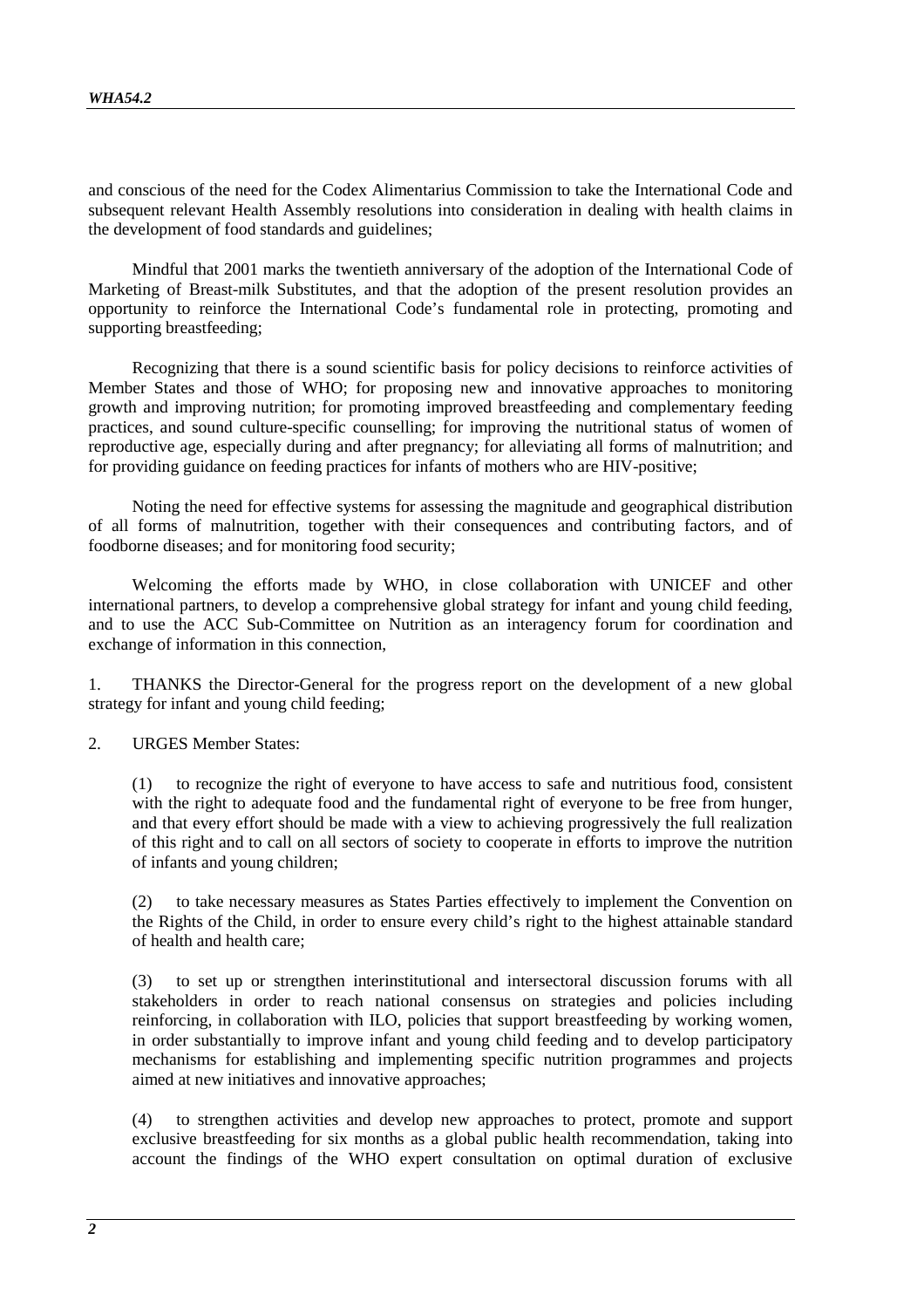breastfeeding,<sup>1</sup> and to provide safe and appropriate complementary foods, with continued breastfeeding for up to two years of age or beyond, emphasizing channels of social dissemination of these concepts in order to lead communities to adhere to these practices;

(5) to support the Baby-friendly Hospital Initiative and to create mechanisms, including regulations, legislation or other measures, designed, directly and indirectly, to support periodic reassessment of hospitals, and to ensure maintenance of standards and the Initiative's long-term sustainability and credibility;

(6) to improve complementary foods and feeding practices by ensuring sound and culturespecific nutrition counselling to mothers of young children, recommending the widest possible use of indigenous nutrient-rich foodstuffs; and to give priority to the development and dissemination of guidelines on nutrition of children under two years of age, to the training of health workers and community leaders on this subject, and to the integration of these messages into strategies for health and nutrition information, education and communication;

(7) to strengthen monitoring of growth and improvement of nutrition, focusing on community-based strategies, and to strive to ensure that all malnourished children, whether in a community or hospital setting, are correctly diagnosed and treated;

(8) to develop, implement or strengthen sustainable measures including, where appropriate, legislative measures, aimed at reducing all forms of malnutrition in young children and women of reproductive age, especially iron, vitamin A and iodine deficiencies, through a combination of strategies that include supplementation, food fortification and diet diversification, through recommended feeding practices that are culture-specific and based on local foods, as well as through other community-based approaches;

(9) to strengthen national mechanisms to ensure global compliance with the International Code of Marketing of Breast-milk Substitutes and subsequent relevant Health Assembly resolutions, with regard to labelling as well as all forms of advertising, and commercial promotion in all types of media, to encourage the Codex Alimentarius Commission to take the International Code and relevant subsequent Health Assembly resolutions into consideration in developing its standards and guidelines; and to inform the general public on progress in implementing the Code and subsequent relevant Health Assembly resolutions;

(10) to recognize and assess the available scientific evidence on the balance of risk of HIV transmission through breastfeeding compared with the risk of not breastfeeding, and the need for independent research in this connection; to strive to ensure adequate nutrition of infants of HIV-positive mothers; to increase accessibility to voluntary and confidential counselling and testing so as to facilitate the provision of information and informed decision-making; and to recognize that when replacement feeding is acceptable, feasible, affordable, sustainable and safe, avoidance of all breastfeeding by HIV-positive women is recommended; otherwise, exclusive breastfeeding is recommended during the first months of life; and that those who choose other options should be encouraged to use them free from commercial influences;

(11) to take all necessary measures to protect all women from the risk of HIV infection, especially during pregnancy and lactation;

 $\overline{a}$ 

<sup>&</sup>lt;sup>1</sup> As formulated in the conclusions and recommendations of the expert consultation (Geneva, 28 to 30 March 2001) that completed the systematic review of the optimal duration of exclusive breastfeeding (see document A54/INF.DOC./4).